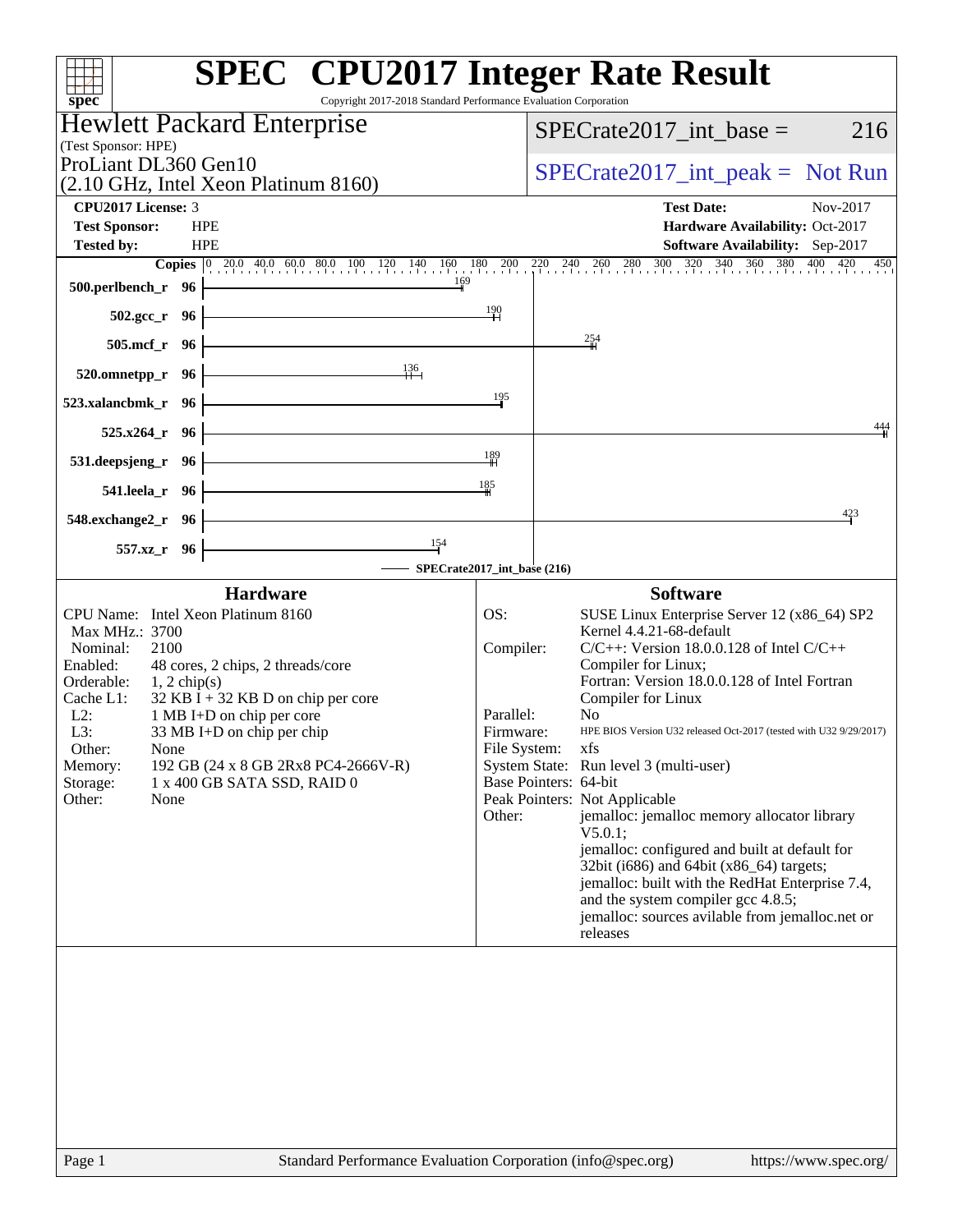

Copyright 2017-2018 Standard Performance Evaluation Corporation

### Hewlett Packard Enterprise

(Test Sponsor: HPE)

(2.10 GHz, Intel Xeon Platinum 8160)

 $SPECTate2017\_int\_base = 216$ 

### ProLiant DL360 Gen10  $SPECTA = 160$   $SPECTA = 10$   $SPECTA = 10$   $SPECTA = 10$   $SPECTA = 10$

**[CPU2017 License:](http://www.spec.org/auto/cpu2017/Docs/result-fields.html#CPU2017License)** 3 **[Test Date:](http://www.spec.org/auto/cpu2017/Docs/result-fields.html#TestDate)** Nov-2017 **[Test Sponsor:](http://www.spec.org/auto/cpu2017/Docs/result-fields.html#TestSponsor)** HPE **[Hardware Availability:](http://www.spec.org/auto/cpu2017/Docs/result-fields.html#HardwareAvailability)** Oct-2017 **[Tested by:](http://www.spec.org/auto/cpu2017/Docs/result-fields.html#Testedby)** HPE **[Software Availability:](http://www.spec.org/auto/cpu2017/Docs/result-fields.html#SoftwareAvailability)** Sep-2017

#### **[Results Table](http://www.spec.org/auto/cpu2017/Docs/result-fields.html#ResultsTable)**

|                                             | <b>Base</b>   |                |       |                |            | <b>Peak</b>    |            |               |                |              |                |              |                |              |
|---------------------------------------------|---------------|----------------|-------|----------------|------------|----------------|------------|---------------|----------------|--------------|----------------|--------------|----------------|--------------|
| <b>Benchmark</b>                            | <b>Copies</b> | <b>Seconds</b> | Ratio | <b>Seconds</b> | Ratio      | <b>Seconds</b> | Ratio      | <b>Copies</b> | <b>Seconds</b> | <b>Ratio</b> | <b>Seconds</b> | <b>Ratio</b> | <b>Seconds</b> | <b>Ratio</b> |
| 500.perlbench_r                             | 96            | 903            | 169   | 907            | 169        | 902            | 170        |               |                |              |                |              |                |              |
| $502.\text{gcc}$ _r                         | 96            | 701            | 194   | 716            | 190        | 719            | 189        |               |                |              |                |              |                |              |
| $505$ .mcf r                                | 96            | 605            | 256   | 611            | 254        | 613            | 253        |               |                |              |                |              |                |              |
| 520.omnetpp_r                               | 96            | 883            | 143   | 929            | 136        | 952            | 132        |               |                |              |                |              |                |              |
| 523.xalancbmk r                             | 96            | 519            | 195   | 521            | <u>195</u> | 523            | 194        |               |                |              |                |              |                |              |
| 525.x264 r                                  | 96            | 377            | 446   | 379            | 444        | 378            | 444        |               |                |              |                |              |                |              |
| $531.$ deepsjeng $_r$                       | 96            | 574            | 192   | 586            | 188        | 583            | <u>189</u> |               |                |              |                |              |                |              |
| 541.leela_r                                 | 96            | 858            | 185   | 849            | 187        | 862            | 184        |               |                |              |                |              |                |              |
| 548.exchange2_r                             | 96            | 595            | 423   | 594            | 423        | 595            | 422        |               |                |              |                |              |                |              |
| $557.xz$ _r                                 | 96            | 674            | 154   | 675            | 154        | 675            | 154        |               |                |              |                |              |                |              |
| $SPECrate2017\_int\_base =$<br>216          |               |                |       |                |            |                |            |               |                |              |                |              |                |              |
| <b>Not Run</b><br>$SPECrate2017$ int peak = |               |                |       |                |            |                |            |               |                |              |                |              |                |              |

Results appear in the [order in which they were run](http://www.spec.org/auto/cpu2017/Docs/result-fields.html#RunOrder). Bold underlined text [indicates a median measurement](http://www.spec.org/auto/cpu2017/Docs/result-fields.html#Median).

#### **[Submit Notes](http://www.spec.org/auto/cpu2017/Docs/result-fields.html#SubmitNotes)**

 The numactl mechanism was used to bind copies to processors. The config file option 'submit' was used to generate numactl commands to bind each copy to a specific processor. For details, please see the config file.

#### **[Operating System Notes](http://www.spec.org/auto/cpu2017/Docs/result-fields.html#OperatingSystemNotes)**

 Stack size set to unlimited using "ulimit -s unlimited" Prior to runcpu invocation Filesystem page cache synced and cleared with: sync; echo 3> /proc/sys/vm/drop\_caches runspec command invoked through numactl i.e.: numactl --interleave=all runspec <etc> irqbalance disabled with "service irqbalance stop" tuned profile set wtih "tuned-adm profile throughput-performance" VM Dirty ratio was set to 40 using "echo 40 > /proc/sys/vm/dirty\_ratio" Numa balancing was disabled using "echo 0 > /proc/sys/kernel/numa\_balancing"

#### **[General Notes](http://www.spec.org/auto/cpu2017/Docs/result-fields.html#GeneralNotes)**

Environment variables set by runcpu before the start of the run: LD\_LIBRARY\_PATH = "/home/cpu2017/lib/ia32:/home/cpu2017/lib/intel64:/home/cpu2017/je5.0.1-32" OMP\_STACKSIZE = "192M"

 Binaries compiled on a system with 1x Intel Core i7-4790 CPU + 32GB RAM memory using Redhat Enterprise Linux 7.4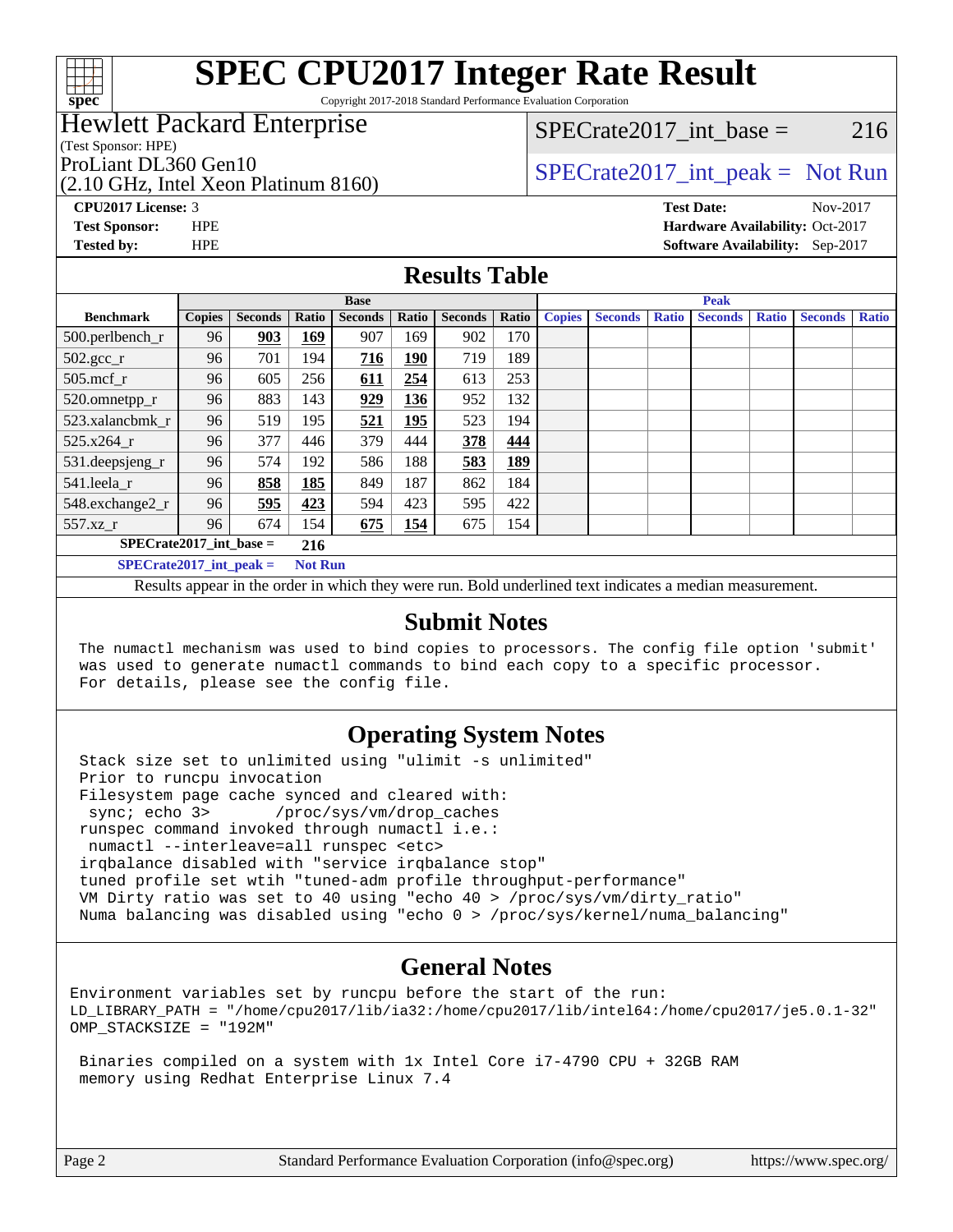#### **[SPEC CPU2017 Integer Rate Result](http://www.spec.org/auto/cpu2017/Docs/result-fields.html#SPECCPU2017IntegerRateResult)**  $+\!\!+\!\!$ **[spec](http://www.spec.org/)** Copyright 2017-2018 Standard Performance Evaluation Corporation Hewlett Packard Enterprise  $SPECTate2017\_int\_base = 216$ (Test Sponsor: HPE) ProLiant DL360 Gen10  $SPECTA = 160$   $SPECTA = 10$   $SPECTA = 10$   $SPECTA = 10$   $SPECTA = 10$ (2.10 GHz, Intel Xeon Platinum 8160) **[CPU2017 License:](http://www.spec.org/auto/cpu2017/Docs/result-fields.html#CPU2017License)** 3 **[Test Date:](http://www.spec.org/auto/cpu2017/Docs/result-fields.html#TestDate)** Nov-2017 **[Test Sponsor:](http://www.spec.org/auto/cpu2017/Docs/result-fields.html#TestSponsor)** HPE **[Hardware Availability:](http://www.spec.org/auto/cpu2017/Docs/result-fields.html#HardwareAvailability)** Oct-2017 **[Tested by:](http://www.spec.org/auto/cpu2017/Docs/result-fields.html#Testedby)** HPE **[Software Availability:](http://www.spec.org/auto/cpu2017/Docs/result-fields.html#SoftwareAvailability)** Sep-2017 **[Platform Notes](http://www.spec.org/auto/cpu2017/Docs/result-fields.html#PlatformNotes)** BIOS Configuration: Thermal Configuration set to Maximum Cooling LLC Prefetch set to Enabled LLC Dead Line Allocation set to Disabled Memory Patrol Scrubbing set to Disabled Workload Profile set to General Throughput Compute Minimum Processor Idle Power Core C-State set to C1E Sysinfo program /home/cpu2017/bin/sysinfo Rev: r5797 of 2017-06-14 96c45e4568ad54c135fd618bcc091c0f running on linux-rugf Mon Nov 6 02:00:15 2017 SUT (System Under Test) info as seen by some common utilities. For more information on this section, see <https://www.spec.org/cpu2017/Docs/config.html#sysinfo> From /proc/cpuinfo model name : Intel(R) Xeon(R) Platinum 8160 CPU @ 2.10GHz 2 "physical id"s (chips) 96 "processors" cores, siblings (Caution: counting these is hw and system dependent. The following excerpts from /proc/cpuinfo might not be reliable. Use with caution.) cpu cores : 24 siblings : 48 physical 0: cores 0 1 2 3 8 9 10 11 12 13 16 17 18 19 20 21 24 25 26 27 28 29 physical 1: cores 0 1 2 3 8 9 10 11 12 13 16 17 18 19 20 21 24 25 26 27 28 29 From lscpu: Architecture: x86\_64 CPU op-mode(s): 32-bit, 64-bit Byte Order: Little Endian CPU(s): 96 On-line CPU(s) list: 0-95 Thread(s) per core: 2 Core(s) per socket: 24 Socket(s): 2 NUMA node(s): 4 Vendor ID: GenuineIntel CPU family: 6 Model: 85 Model name: Intel(R) Xeon(R) Platinum 8160 CPU @ 2.10GHz Stepping: 4 CPU MHz: 2095.081 BogoMIPS: 4190.16 Virtualization: VT-x L1d cache: 32K L1i cache: 32K L2 cache: 1024K **(Continued on next page)**Page 3 Standard Performance Evaluation Corporation [\(info@spec.org\)](mailto:info@spec.org) <https://www.spec.org/>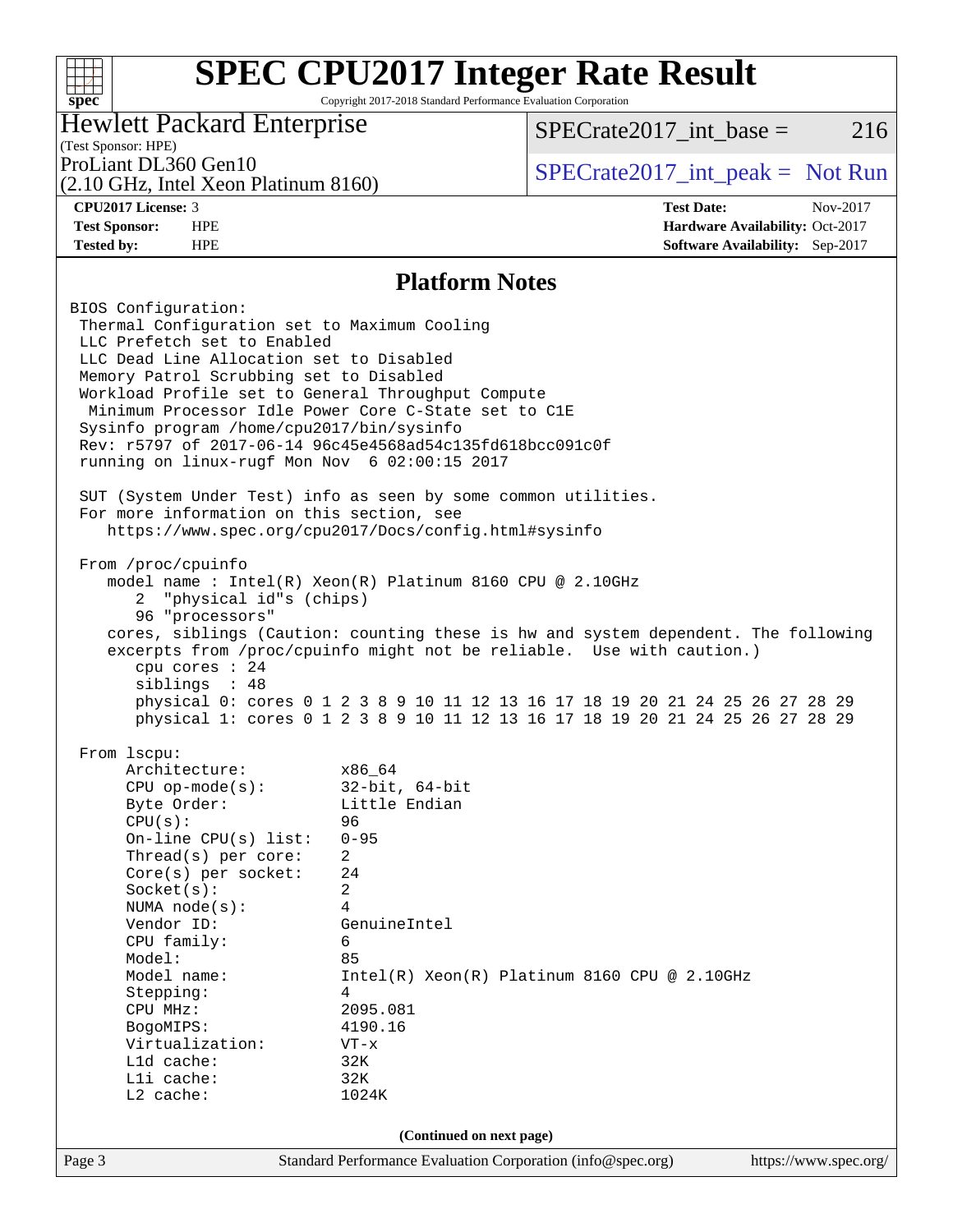#### **[SPEC CPU2017 Integer Rate Result](http://www.spec.org/auto/cpu2017/Docs/result-fields.html#SPECCPU2017IntegerRateResult)**  $\begin{matrix} & \ + \ + \end{matrix}$ **[spec](http://www.spec.org/)** Copyright 2017-2018 Standard Performance Evaluation Corporation Hewlett Packard Enterprise  $SPECTate2017\_int\_base = 216$ (Test Sponsor: HPE) ProLiant DL360 Gen10<br>  $SPECTA = 10$  SPECrate 2017 int peak = Not Run (2.10 GHz, Intel Xeon Platinum 8160) **[CPU2017 License:](http://www.spec.org/auto/cpu2017/Docs/result-fields.html#CPU2017License)** 3 **[Test Date:](http://www.spec.org/auto/cpu2017/Docs/result-fields.html#TestDate)** Nov-2017 **[Test Sponsor:](http://www.spec.org/auto/cpu2017/Docs/result-fields.html#TestSponsor)** HPE **[Hardware Availability:](http://www.spec.org/auto/cpu2017/Docs/result-fields.html#HardwareAvailability)** Oct-2017 **[Tested by:](http://www.spec.org/auto/cpu2017/Docs/result-fields.html#Testedby)** HPE **[Software Availability:](http://www.spec.org/auto/cpu2017/Docs/result-fields.html#SoftwareAvailability)** Sep-2017 **[Platform Notes \(Continued\)](http://www.spec.org/auto/cpu2017/Docs/result-fields.html#PlatformNotes)** L3 cache: 33792K NUMA node0 CPU(s): 0-11,48-59 NUMA node1 CPU(s): 12-23,60-71 NUMA node2 CPU(s): 24-35,72-83 NUMA node3 CPU(s): 36-47,84-95 Flags: fpu vme de pse tsc msr pae mce cx8 apic sep mtrr pge mca cmov pat pse36 clflush dts acpi mmx fxsr sse sse2 ss ht tm pbe syscall nx pdpe1gb rdtscp lm constant\_tsc art arch\_perfmon pebs bts rep\_good nopl xtopology nonstop\_tsc aperfmperf eagerfpu pni pclmulqdq dtes64 monitor ds\_cpl vmx smx est tm2 ssse3 sdbg fma cx16 xtpr pdcm pcid dca sse4\_1 sse4\_2 x2apic movbe popcnt tsc\_deadline\_timer aes xsave avx f16c rdrand lahf\_lm abm 3dnowprefetch ida arat epb pln pts dtherm intel\_pt tpr\_shadow vnmi flexpriority ept vpid fsgsbase tsc\_adjust bmi1 hle avx2 smep bmi2 erms invpcid rtm cqm mpx avx512f avx512dq rdseed adx smap clflushopt clwb avx512cd avx512bw avx512vl xsaveopt xsavec xgetbv1 cqm\_llc cqm\_occup\_llc /proc/cpuinfo cache data cache size : 33792 KB From numactl --hardware WARNING: a numactl 'node' might or might not correspond to a physical chip. available: 4 nodes (0-3) node 0 cpus: 0 1 2 3 4 5 6 7 8 9 10 11 48 49 50 51 52 53 54 55 56 57 58 59 node 0 size: 47962 MB node 0 free: 47148 MB node 1 cpus: 12 13 14 15 16 17 18 19 20 21 22 23 60 61 62 63 64 65 66 67 68 69 70 71 node 1 size: 48380 MB node 1 free: 48087 MB node 2 cpus: 24 25 26 27 28 29 30 31 32 33 34 35 72 73 74 75 76 77 78 79 80 81 82 83 node 2 size: 48380 MB node 2 free: 48167 MB node 3 cpus: 36 37 38 39 40 41 42 43 44 45 46 47 84 85 86 87 88 89 90 91 92 93 94 95 node 3 size: 48379 MB node 3 free: 48169 MB node distances: node 0 1 2 3 0: 10 21 31 31 1: 21 10 31 31 2: 31 31 10 21 3: 31 31 21 10 From /proc/meminfo MemTotal: 197737672 kB HugePages\_Total: 0 Hugepagesize: 2048 kB From /etc/\*release\* /etc/\*version\* SuSE-release: **(Continued on next page)**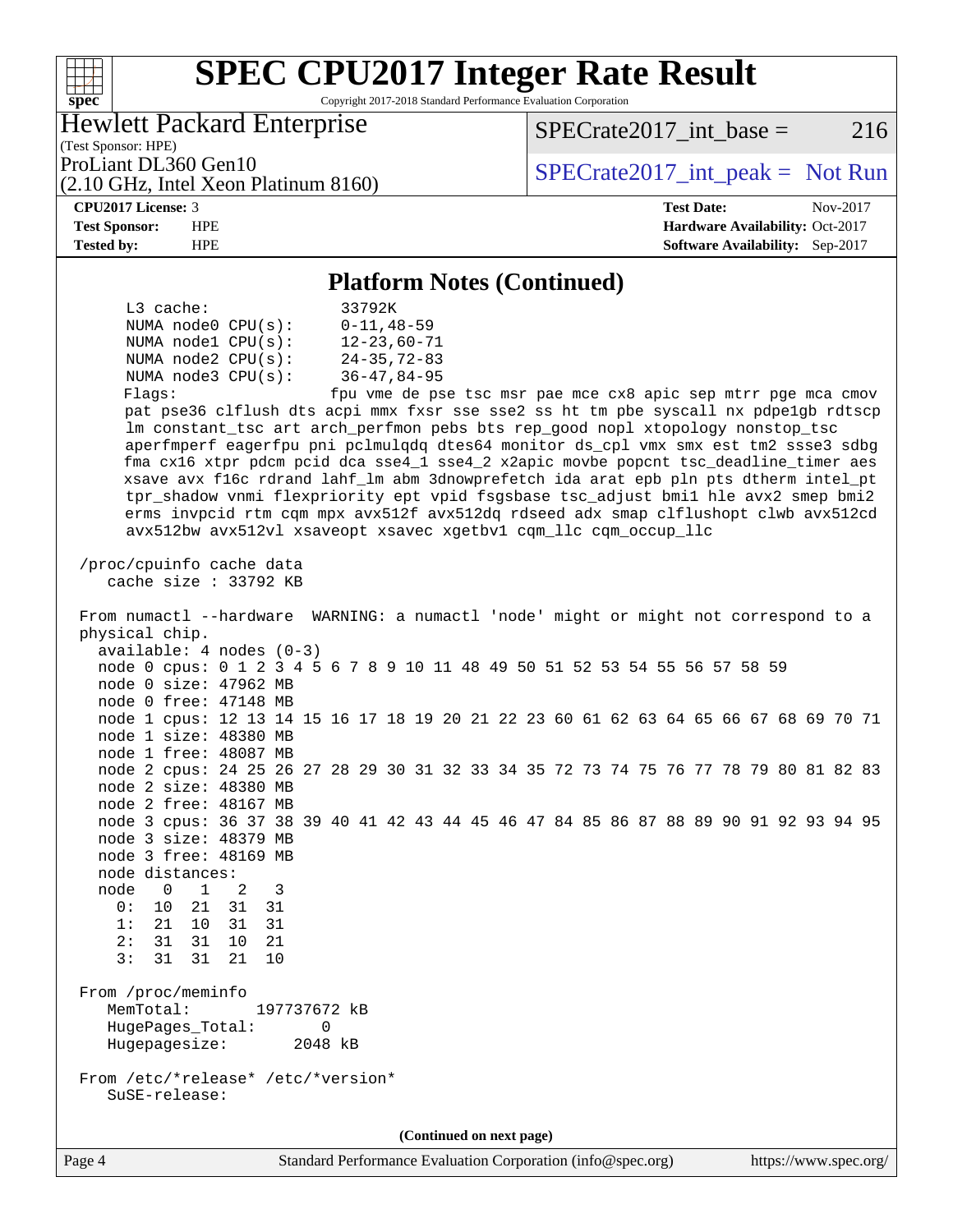

Copyright 2017-2018 Standard Performance Evaluation Corporation

#### Hewlett Packard Enterprise

(2.10 GHz, Intel Xeon Platinum 8160)

SPECrate  $2017$  int base = 216

(Test Sponsor: HPE)

ProLiant DL360 Gen10  $SPECTA = 160$   $SPECTA = 10$   $SPECTA = 10$   $SPECTA = 10$   $SPECTA = 10$ 

**[CPU2017 License:](http://www.spec.org/auto/cpu2017/Docs/result-fields.html#CPU2017License)** 3 **[Test Date:](http://www.spec.org/auto/cpu2017/Docs/result-fields.html#TestDate)** Nov-2017 **[Test Sponsor:](http://www.spec.org/auto/cpu2017/Docs/result-fields.html#TestSponsor)** HPE **[Hardware Availability:](http://www.spec.org/auto/cpu2017/Docs/result-fields.html#HardwareAvailability)** Oct-2017 **[Tested by:](http://www.spec.org/auto/cpu2017/Docs/result-fields.html#Testedby)** HPE **[Software Availability:](http://www.spec.org/auto/cpu2017/Docs/result-fields.html#SoftwareAvailability)** Sep-2017

#### **[Platform Notes \(Continued\)](http://www.spec.org/auto/cpu2017/Docs/result-fields.html#PlatformNotes)**

Page 5 Standard Performance Evaluation Corporation [\(info@spec.org\)](mailto:info@spec.org) <https://www.spec.org/> SUSE Linux Enterprise Server 12 (x86\_64) VERSION = 12 PATCHLEVEL = 2 # This file is deprecated and will be removed in a future service pack or release. # Please check /etc/os-release for details about this release. os-release: NAME="SLES" VERSION="12-SP2" VERSION\_ID="12.2" PRETTY\_NAME="SUSE Linux Enterprise Server 12 SP2" ID="sles" ANSI\_COLOR="0;32" CPE\_NAME="cpe:/o:suse:sles:12:sp2" uname -a: Linux linux-rugf 4.4.21-68-default #1 SMP Tue Oct 18 18:19:37 UTC 2016 (63cf368) x86\_64 x86\_64 x86\_64 GNU/Linux run-level 3 Nov 6 01:56 SPEC is set to: /home/cpu2017 Filesystem Type Size Used Avail Use% Mounted on /dev/nvme0n1p4 xfs 331G 168G 163G 51% /home Additional information from dmidecode follows. WARNING: Use caution when you interpret this section. The 'dmidecode' program reads system data which is "intended to allow hardware to be accurately determined", but the intent may not be met, as there are frequent changes to hardware, firmware, and the "DMTF SMBIOS" standard. BIOS HPE U32 09/29/2017 Memory: 24x UNKNOWN NOT AVAILABLE 8 GB 2 rank 2666 (End of data from sysinfo program) **[Compiler Version Notes](http://www.spec.org/auto/cpu2017/Docs/result-fields.html#CompilerVersionNotes)** ============================================================================== CC 500.perlbench\_r(base)  $502.\text{gcc}_r(\text{base})$  505.mcf\_r(base)  $525.x264_r(\text{base})$  557.xz\_r(base) ----------------------------------------------------------------------------- icc (ICC) 18.0.0 20170811 Copyright (C) 1985-2017 Intel Corporation. All rights reserved. ------------------------------------------------------------------------------ ============================================================================== CXXC 520.omnetpp  $r(base)$  523.xalancbmk  $r(base)$  531.deepsjeng  $r(base)$ **(Continued on next page)**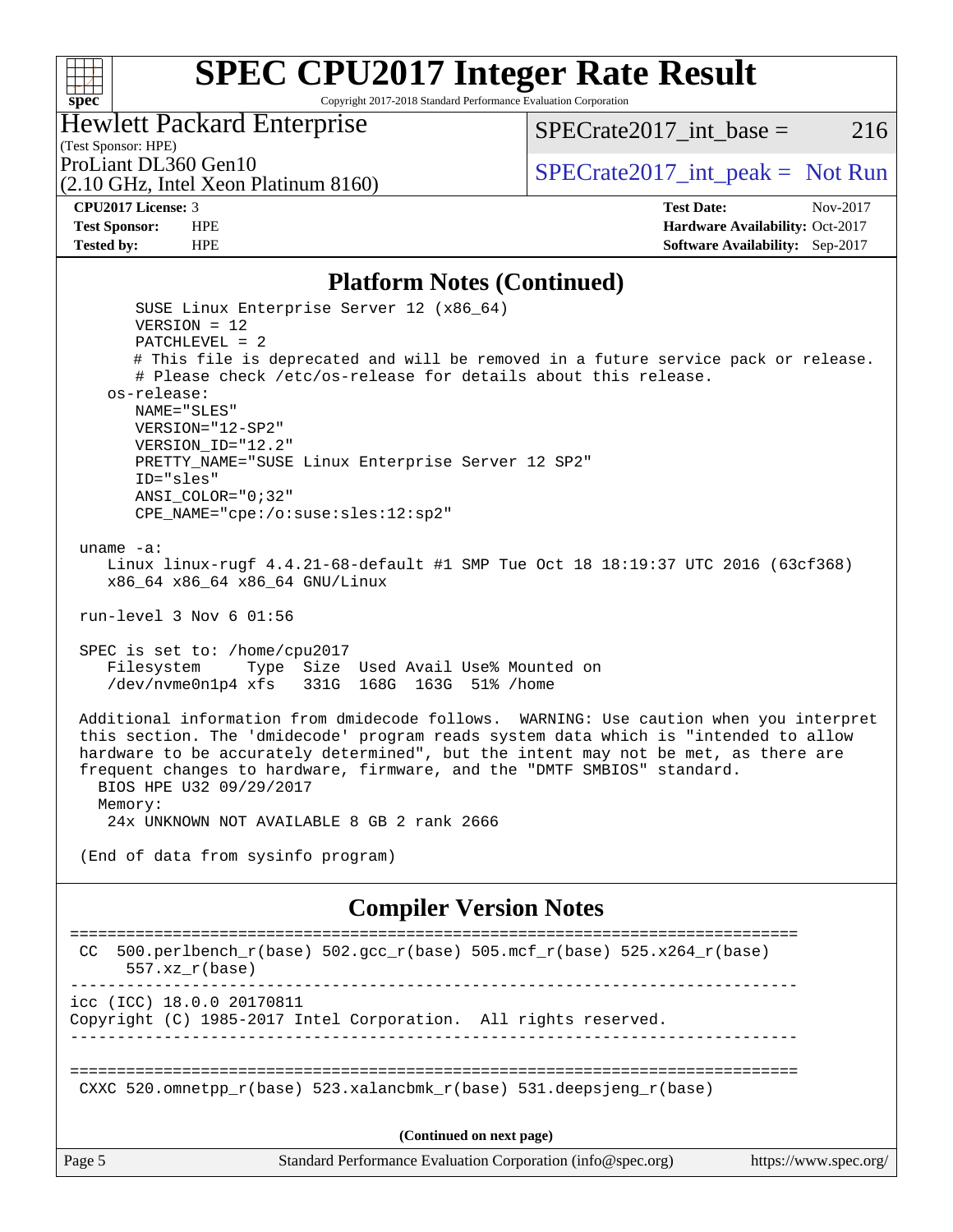| S,<br>E<br>Π<br>N |  |  |  |  |
|-------------------|--|--|--|--|

Copyright 2017-2018 Standard Performance Evaluation Corporation

Hewlett Packard Enterprise

(Test Sponsor: HPE)

 $SPECTate2017\_int\_base = 216$ 

(2.10 GHz, Intel Xeon Platinum 8160)

ProLiant DL360 Gen10  $SPECTA = 160$   $SPECTA = 2017$  int peak = Not Run

**[CPU2017 License:](http://www.spec.org/auto/cpu2017/Docs/result-fields.html#CPU2017License)** 3 **[Test Date:](http://www.spec.org/auto/cpu2017/Docs/result-fields.html#TestDate)** Nov-2017 **[Test Sponsor:](http://www.spec.org/auto/cpu2017/Docs/result-fields.html#TestSponsor)** HPE **[Hardware Availability:](http://www.spec.org/auto/cpu2017/Docs/result-fields.html#HardwareAvailability)** Oct-2017 **[Tested by:](http://www.spec.org/auto/cpu2017/Docs/result-fields.html#Testedby)** HPE **[Software Availability:](http://www.spec.org/auto/cpu2017/Docs/result-fields.html#SoftwareAvailability)** Sep-2017

### **[Compiler Version Notes \(Continued\)](http://www.spec.org/auto/cpu2017/Docs/result-fields.html#CompilerVersionNotes)**

541.leela\_r(base)

|  | icpc (ICC) 18.0.0 20170811 |                                                                 |  |  |
|--|----------------------------|-----------------------------------------------------------------|--|--|
|  |                            | Copyright (C) 1985-2017 Intel Corporation. All rights reserved. |  |  |
|  |                            |                                                                 |  |  |

============================================================================== FC 548.exchange2  $r(base)$ 

ifort (IFORT) 18.0.0 20170811

Copyright (C) 1985-2017 Intel Corporation. All rights reserved. ------------------------------------------------------------------------------

### **[Base Compiler Invocation](http://www.spec.org/auto/cpu2017/Docs/result-fields.html#BaseCompilerInvocation)**

[C benchmarks](http://www.spec.org/auto/cpu2017/Docs/result-fields.html#Cbenchmarks): [icc](http://www.spec.org/cpu2017/results/res2017q4/cpu2017-20171114-00843.flags.html#user_CCbase_intel_icc_18.0_66fc1ee009f7361af1fbd72ca7dcefbb700085f36577c54f309893dd4ec40d12360134090235512931783d35fd58c0460139e722d5067c5574d8eaf2b3e37e92)

[C++ benchmarks:](http://www.spec.org/auto/cpu2017/Docs/result-fields.html#CXXbenchmarks) [icpc](http://www.spec.org/cpu2017/results/res2017q4/cpu2017-20171114-00843.flags.html#user_CXXbase_intel_icpc_18.0_c510b6838c7f56d33e37e94d029a35b4a7bccf4766a728ee175e80a419847e808290a9b78be685c44ab727ea267ec2f070ec5dc83b407c0218cded6866a35d07)

[Fortran benchmarks](http://www.spec.org/auto/cpu2017/Docs/result-fields.html#Fortranbenchmarks): [ifort](http://www.spec.org/cpu2017/results/res2017q4/cpu2017-20171114-00843.flags.html#user_FCbase_intel_ifort_18.0_8111460550e3ca792625aed983ce982f94888b8b503583aa7ba2b8303487b4d8a21a13e7191a45c5fd58ff318f48f9492884d4413fa793fd88dd292cad7027ca)

### **[Base Portability Flags](http://www.spec.org/auto/cpu2017/Docs/result-fields.html#BasePortabilityFlags)**

 500.perlbench\_r: [-DSPEC\\_LP64](http://www.spec.org/cpu2017/results/res2017q4/cpu2017-20171114-00843.flags.html#b500.perlbench_r_basePORTABILITY_DSPEC_LP64) [-DSPEC\\_LINUX\\_X64](http://www.spec.org/cpu2017/results/res2017q4/cpu2017-20171114-00843.flags.html#b500.perlbench_r_baseCPORTABILITY_DSPEC_LINUX_X64) 502.gcc\_r: [-DSPEC\\_LP64](http://www.spec.org/cpu2017/results/res2017q4/cpu2017-20171114-00843.flags.html#suite_basePORTABILITY502_gcc_r_DSPEC_LP64) 505.mcf\_r: [-DSPEC\\_LP64](http://www.spec.org/cpu2017/results/res2017q4/cpu2017-20171114-00843.flags.html#suite_basePORTABILITY505_mcf_r_DSPEC_LP64) 520.omnetpp\_r: [-DSPEC\\_LP64](http://www.spec.org/cpu2017/results/res2017q4/cpu2017-20171114-00843.flags.html#suite_basePORTABILITY520_omnetpp_r_DSPEC_LP64) 523.xalancbmk\_r: [-DSPEC\\_LP64](http://www.spec.org/cpu2017/results/res2017q4/cpu2017-20171114-00843.flags.html#suite_basePORTABILITY523_xalancbmk_r_DSPEC_LP64) [-DSPEC\\_LINUX](http://www.spec.org/cpu2017/results/res2017q4/cpu2017-20171114-00843.flags.html#b523.xalancbmk_r_baseCXXPORTABILITY_DSPEC_LINUX) 525.x264\_r: [-DSPEC\\_LP64](http://www.spec.org/cpu2017/results/res2017q4/cpu2017-20171114-00843.flags.html#suite_basePORTABILITY525_x264_r_DSPEC_LP64) 531.deepsjeng\_r: [-DSPEC\\_LP64](http://www.spec.org/cpu2017/results/res2017q4/cpu2017-20171114-00843.flags.html#suite_basePORTABILITY531_deepsjeng_r_DSPEC_LP64) 541.leela\_r: [-DSPEC\\_LP64](http://www.spec.org/cpu2017/results/res2017q4/cpu2017-20171114-00843.flags.html#suite_basePORTABILITY541_leela_r_DSPEC_LP64) 548.exchange2\_r: [-DSPEC\\_LP64](http://www.spec.org/cpu2017/results/res2017q4/cpu2017-20171114-00843.flags.html#suite_basePORTABILITY548_exchange2_r_DSPEC_LP64) 557.xz\_r: [-DSPEC\\_LP64](http://www.spec.org/cpu2017/results/res2017q4/cpu2017-20171114-00843.flags.html#suite_basePORTABILITY557_xz_r_DSPEC_LP64)

### **[Base Optimization Flags](http://www.spec.org/auto/cpu2017/Docs/result-fields.html#BaseOptimizationFlags)**

[C benchmarks](http://www.spec.org/auto/cpu2017/Docs/result-fields.html#Cbenchmarks):

[-Wl,-z,muldefs](http://www.spec.org/cpu2017/results/res2017q4/cpu2017-20171114-00843.flags.html#user_CCbase_link_force_multiple1_b4cbdb97b34bdee9ceefcfe54f4c8ea74255f0b02a4b23e853cdb0e18eb4525ac79b5a88067c842dd0ee6996c24547a27a4b99331201badda8798ef8a743f577) [-xCORE-AVX2](http://www.spec.org/cpu2017/results/res2017q4/cpu2017-20171114-00843.flags.html#user_CCbase_f-xCORE-AVX2) [-ipo](http://www.spec.org/cpu2017/results/res2017q4/cpu2017-20171114-00843.flags.html#user_CCbase_f-ipo) [-O3](http://www.spec.org/cpu2017/results/res2017q4/cpu2017-20171114-00843.flags.html#user_CCbase_f-O3) [-no-prec-div](http://www.spec.org/cpu2017/results/res2017q4/cpu2017-20171114-00843.flags.html#user_CCbase_f-no-prec-div)

**(Continued on next page)**

Page 6 Standard Performance Evaluation Corporation [\(info@spec.org\)](mailto:info@spec.org) <https://www.spec.org/>